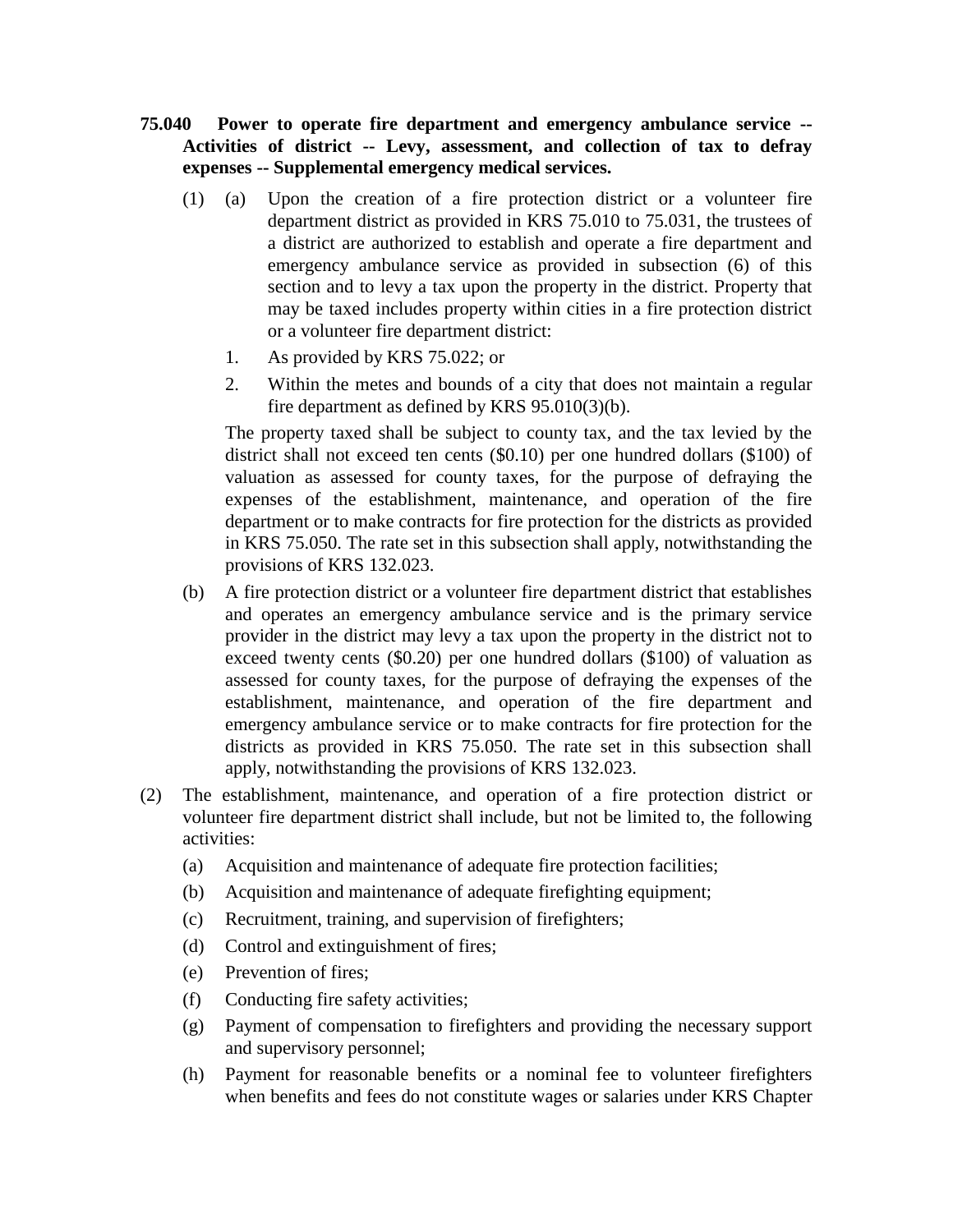337 and are not taxable as income to the volunteer firefighters under Kentucky or federal income tax laws; and

- (i) The use of fire protection district equipment for activities which are for a public purpose and which do not materially diminish the value of the equipment.
- (3) The property valuation administrator of the county or counties involved, with the cooperation of the board of trustees, shall note on the tax rolls the taxpayers and valuation of the property subject to such assessment. The county clerk shall compute the tax on the regular state and county tax bills in such manner as may be directed by regulation of the Department of Revenue.
- (4) Such taxes shall be subject to the same delinquency date, discounts, penalties, and interest as are applied to the collection of ad valorem taxes and shall be collected by the sheriff of the county or counties involved and accounted for to the treasurer of the district. The sheriff shall be entitled to a fee of one percent (1%) of the amount collected by him.
- (5) Nothing contained in this subsection shall be construed to prevent the trustees of a fire protection district located in a city or county which provides emergency ambulance service from using funds derived from taxes for the purpose of providing supplemental emergency medical services so long as the mayor of the city or the county judge/executive of the county, as appropriate, certifies to the trustees in writing that supplemental emergency medical services are reasonably required in the public interest. For the purposes of this subsection, "supplemental emergency medical services" may include EMT, EMT-D, and paramedic services rendered at the scene of an emergent accident or illness until an emergency ambulance can arrive at the scene.
- (6) The trustees of those fire protection districts or volunteer fire department districts whose districts or portions thereof do not receive emergency ambulance services from an emergency ambulance service district or, whose districts are not being served by an emergency ambulance service operated or contracted by a city or county government, may develop, maintain, and operate or contract for an emergency ambulance service as part of any fire department created pursuant to this chapter. No taxes levied pursuant to subsection (1) of this section shall be used to develop, maintain, operate, or contract for an emergency ambulance service until the tax year following the year the trustees of the district authorize the establishment of the emergency ambulance service.

**Effective:** June 25, 2013

**History:** Amended 2013 Ky. Acts ch. 27, sec. 4, effective June 25, 2013. -- Amended 2005 Ky. Acts ch. 85, sec. 98, effective June 20, 2005. -- Amended 2004 Ky. Acts ch. 151, sec. 1, effective July 13, 2004. -- Amended 1996 Ky. Acts ch. 127, sec. 3, effective July 15, 1996. -- Amended 1986 Ky. Acts ch. 195, sec. 1, effective July 15, 1986. -- Amended 1978 Ky. Acts ch. 384, sec. 21, effective June 17, 1978. -- Amended 1972 Ky. Acts ch. 127, sec. 1. -- Amended 1964 Ky. Acts ch. 184, sec. 4. - - Amended 1956 Ky. Acts ch. 207, sec. 20. -- Amended 1954 Ky. Acts ch. 212, sec. 1. -- Created 1944 Ky. Acts ch. 133, sec. 4.

**Legislative Research Commission Note** (7/15/96). The prior reference to "subsection